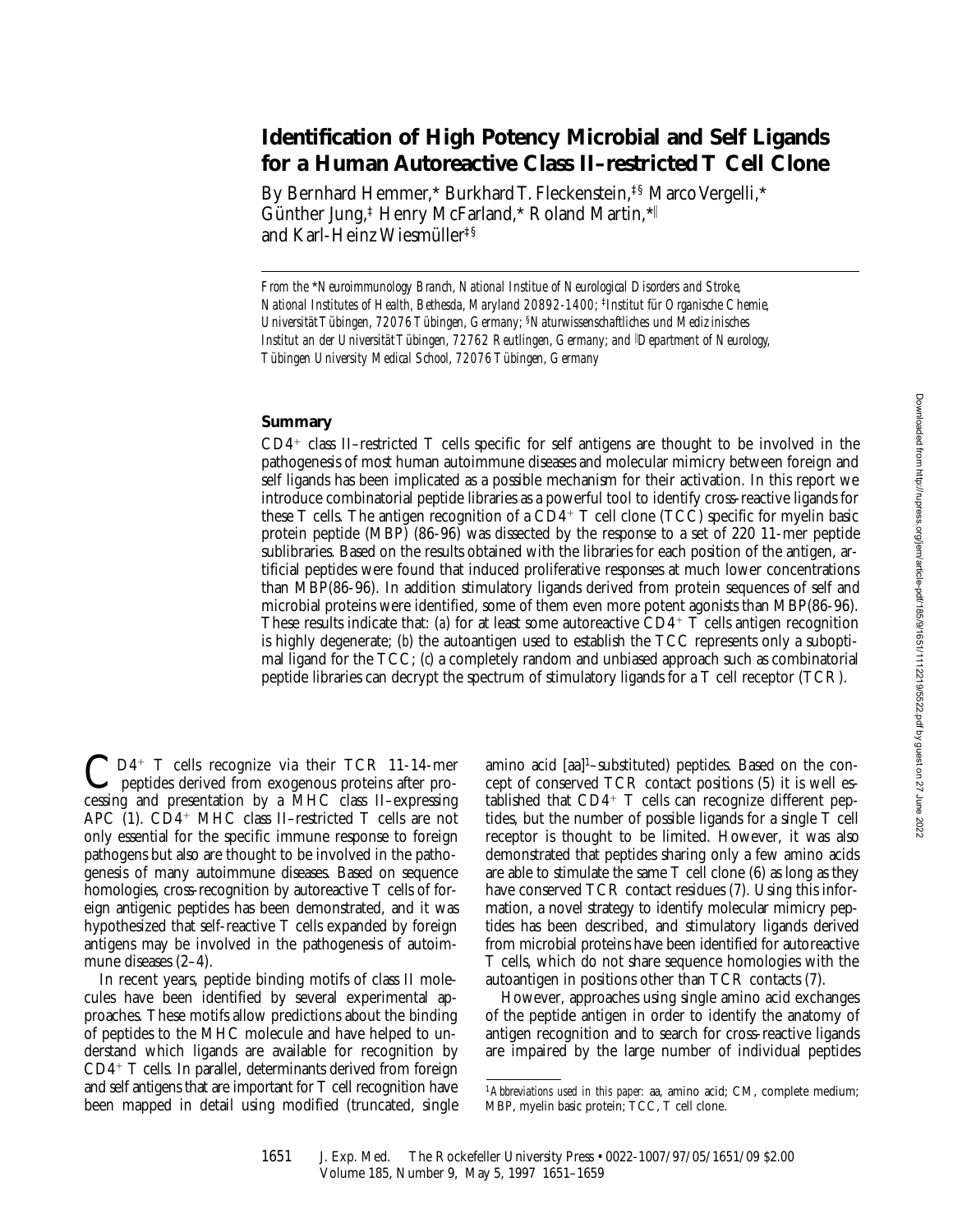necessary to define a single T cell epitope. Furthermore, little is known about how multiple alterations of a ligand influence T cell recognition. Therefore, it has been impossible to define by formerly used approaches, how many ligands are recognized by a single T cell receptor and the full extent to which molecular mimicry can occur.

In contrast to the experiments mentioned above, combinatorial peptide libraries were introduced recently as an approach to allow epitope identification that is unbiased by sequence homologies or binding motifs. Peptide libraries have been successfully applied to define unknown antibody specificities (8), peptide recognition by SH2-domains (9) or enzyme substrate specificity (10). Peptide libraries have also allowed a more detailed dissection of MHC class I and II binding motifs (11, 12). Finally, 9-mer peptide libraries were used to identify stimulatory ligands for tumor-specific (13) or alloreactive  $CD8^+$  T cell clones (14–16).

In this report, we used combinatorial peptide libraries to study antigen recognition of a  $CD4^+$  T cell clone and to search for cross-reactive high potency ligands. The response of a MBP(86-96)-specific DR2b-restricted TCC to an undecapeptide library in the positional scan format (17, 18) was used to dissect its recognition pattern. Artificial peptide ligands based on the results derived from the library were shown to be more potent ligands than MBP(86-96). Furthermore, screening of protein databases with the library information revealed not only MBP as potential ligand for the TCC but also several peptides derived from self and foreign antigens. These ligands induced proliferation of the TCC, some of them even at lower concentration than MBP(86-96).

These data indicate: (*a*) for at least some class II–restricted T cells antigen recognition is highly degenerate; (*b*) for these TCC a high number of ligands with different stimulatory potency exist; (*c*) the autoantigen that was used to establish the TCC represents a suboptimal ligand; (*d*) peptide ligands from self and microbial antigens can be identified which are more potent than MBP(86-96).

These results not only have important implications for the understanding of how cross-reactivity is related to autoimmunity, but may also provide a model as to how degeneracy of antigen recognition might contribute to thymic selection.

#### **Materials and Methods**

*Synthesis and Analysis of Undecapeptide Amides and Undecapeptide Amidelibraries.* The synthetic randomized peptide libraries varying in length from 6 to 15 amino acids, the undecapeptide amide sublibraries as well as individual undecapeptide amides were prepared by solid phase peptide synthesis using Fmoc/tBu chemistry and Rink amide MBHA polystyrene resins as described recently (12). In brief, in the case of peptide libraries, the introduction of randomized sequence positions was performed in a double coupling step with equimolar mixtures of Fmoc–L-amino acids that were used in an equimolar ratio with respect to the coupling sites of the resins. For coupling of defined sequence positions a fivefold molar excess of single Fmoc–L-amino acids was used. An optimized diisopropylcarbodiimide/1-hydroxybenzotriazole method

was used for the synthesis of the libraries to vield equimolar mixtures (19). Defined peptides were synthesized by multiple peptide synthesis (20). The identity of the defined undecapeptides was confirmed by electrospray mass spectrometry and the purity of the peptides was determined by HPLC. The amino acid composition in the randomized sequence positions of the sublibraries was determined by pool sequencing, electrospray mass spectrometry, and amino acid analysis. Deviations from equimolar representation of the amino acids in randomized sequence positions were found to be within the error limits of the analytical methods.

*T Cell Clone TL 5G7.* The T cell clone TL 5G7 was established from peripheral blood lymphocytes of an MS patient by a limiting dilution split well technique with MBP protein as described before (21). The TCC is DR2b (DR $\alpha$  + DRB1\*1501)restricted and specific for MBP(86-96/83-99).

*T Cell Proliferation.* Cell proliferation was measured by standard [3H]thymidine-incorporation as described (22). TCC were rested for 8–12 d, washed and resuspended at  $1 \times 10^5$  cells/ml in complete medium (CM, IMDM containing 5% human serum, 1% penicillin/streptomycin,  $0.2\%$  Gentamycin). 100  $\mu$ l of this cell suspension were added to each well of 96-well U-bottom plates containing  $5 \times 10^4$  irradiated (3,000 R) PBL and varying concentrations of peptide or peptide libraries. Cells were cultured for 48 h at 37 $^{\circ}$ C. During the last 6 h of culture, 1  $\mu$ Ci [<sup>3</sup>H]thymidine was added to each well. Cells were then harvested and incorporated radioactivity was measured by scintillation counting.

*CTL Assay.* CTL assays were performed as described (23). Briefly, target cells (5  $\times$  10<sup>5</sup>) were labeled overnight at 37°C in 500  $\mu$ l of CTL medium (RPMI + 5% fetal calf serum) with 50 µCi <sup>51</sup>Cr (Du Pont-New England Nuclear, Boston, MA). <sup>51</sup>Crlabeled cells were incubated with different concentrations of peptide for 2 h, washed twice  $(200 g, 20^{\circ}C, 10 min)$ , and adjusted at  $2 \times 10^4$  cells/ml.  $2 \times 10^3$  targets were plated into 96-well U-bottom microtiter plates containing sufficient numbers of T cells to reach desired E/T ratios. After a 4-h incubation (37°C), supernatants were counted in a gamma counter (ME Plus; ICN Micromedic, Huntsville, AL). Specific lysis was calculated according to the following formula: ([test release  $\{cpm\}$  – spontaneous release  ${cmp}$  / [total incorporation  ${cmp}$  - spontaneous release  ${cmp}$ ])  $\times$  100.

*Database Searches.* The tolerated amino acids for each position of the 11-mer peptide were used to search human proteins in Swissprot using protein motif search engine (Virtual Genome Center, http://alces.med.umn.edu/dbmotif.html). In addition, sequences based on the peptide predictions were used to search Swissprot using BLITZ search engine (http://www.ebi.ac.uk/ searches/blitz\_input.html). Peptide sequences from self or foreign peptides that matched at least 6 aa of the predicted aa in core positions were chosen.

#### **Results**

*The Response to Completely Randomized Combinatorial Peptide Libraries Suggests Degeneracy in Antigen Recognition.* TL 5G7 is a DR2b ( $\overline{DR}\alpha$  + DRB1\*1501)-restricted Th0-like TCC generated and grown using MBP as described (21, 22). The TCC is specific for the immunodominant peptide MBP(83- 99) and MBP(86-96). The response to MBP(86-96) is two orders of magnitude weaker than to MBP(83-99) due to the lower MHC binding affinity of the shorter 11-mer peptide (24, 25). The TCC was first tested for its response to completely randomized peptide libraries. The libraries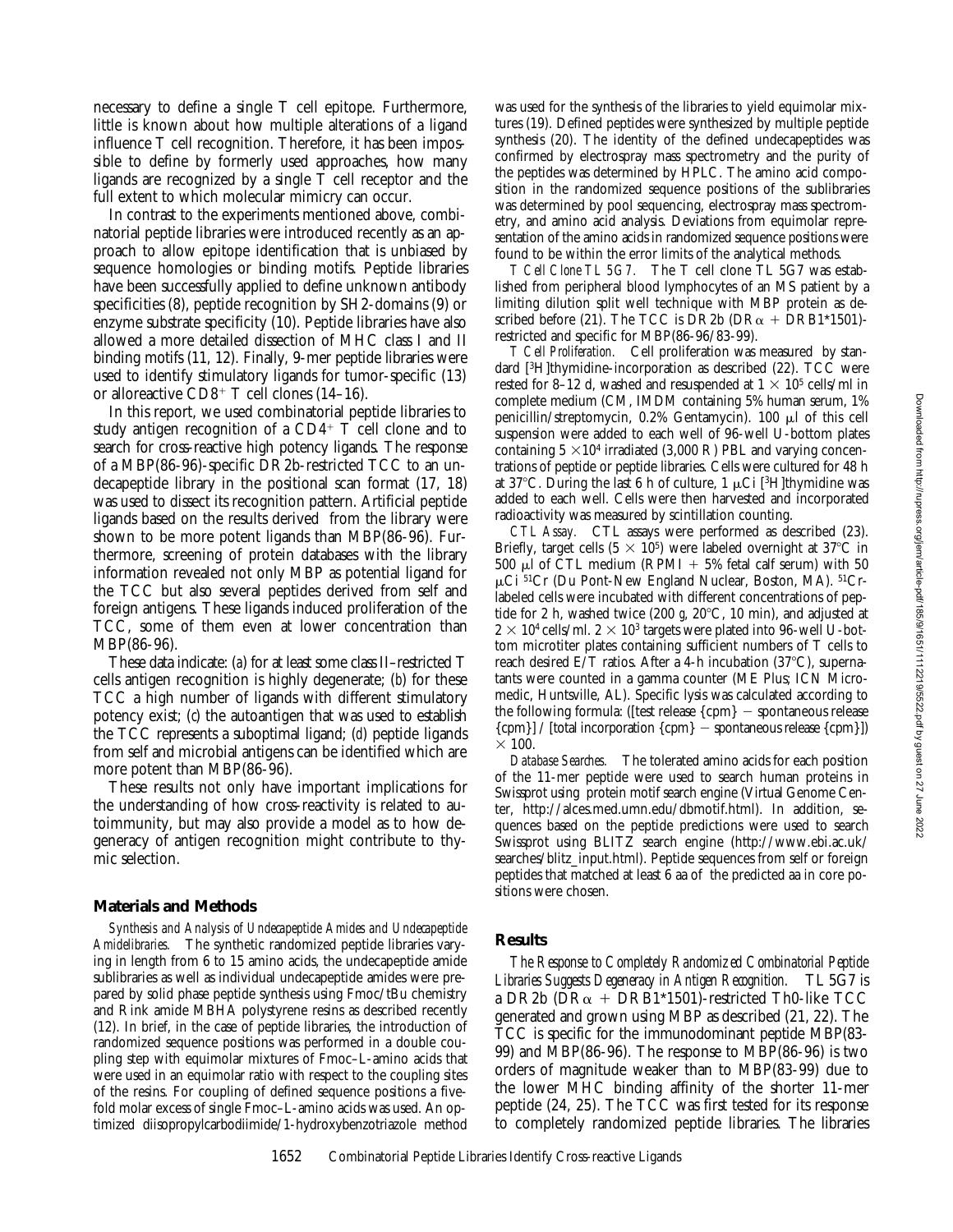

Figure 1. Proliferative response of TL 5G7 to MBP(86-96) and different combinatorial peptide libraries. *A* displays the response to a sizing scan with completely randomized libraries ranging in length from 6 (X6) to 15 aa (X15), *B* shows the response to peptide sublibraries with fixed amino acid phenylalanine (*F*), lysine (*K*), asparagine (*N*), or glycine (*G*) in position 1 to 11. The proliferation is compared either to MBP(86-96) (*A*) or randomized library X11 (*B*). Note that each selected amino acid of the MBP sequence is recognized by two adjacent sublibraries, whereas the double F of the MBP sequence is recognized by three adjacent sublibraries. The peptide library concentration is 100  $\mu$ g/ml. BG = background. One representative out of three separate experiments yielding similar results is shown.

with defined peptide length were generated by random synthesis for each position with all 20 naturally occurring aa (only C is replaced by  $B[\alpha$ -aminobutyric acid]) (12). They contain a homogeneous mixture of all possible combinations of the 20 aa within the given peptide length. The equimolar distribution of all 20 aa in each randomized position of the defined undecapeptides was confirmed by electrospray mass spectrometry and the purity of the peptides was determined by HPLC. The aa composition in the randomized sequence positions of the sublibraries was determined by pool sequencing, electrospray mass spectrometry, and amino acid analysis (12). The peptide libraries contain large numbers of different peptides; the number is related to the length of peptides in the library (i.e., for a 11 mer peptide library  $20^{11} = 2 \times 10^{14}$  different sequences). Peptide libraries with different peptide length ranging from 6-mer  $(X6)$  to 15-mer peptides  $(X15)$  were used in the assay (Fig. 1 *A*). X6 to X9 induced no response whereas X10 to X15 induced significant proliferation of the TCC. The observation that the TCC responds to a mixture of  $2 \times$  $10^{14}$  different peptides (X11) almost as strongly as it does to 11-mer MBP peptide(86-96), suggests a high degree of degeneracy in antigen recognition by this TCC.

*Positional Scanning Detects Important Amino Acids in the Core of the Peptide.* The X11 library induced a nearly maximal response and is less diverse than libraries of longer peptides. Therefore, further studies were based on a 11-mer peptide library in the positional scanning format consisting of 220 sublibraries each containing 10 degenerated (X) and one defined sequence position (0). According to peptide binding data of MBP(83-99/87-99) to DR2b (the restriction element of TL 5G7) and the crystal structure of peptides bound to HLA-DR molecules (26, 27), V87 is bound in pocket I, F90 in pocket IV and T95 in pocket IX of the MHC molecule. Amino acids H88, F89, K91, N92, I93, and V94 are exposed to the TCR. To evaluate whether the TCR determinants can be detected with a library approach, we tested TCC TL 5G7 with positional scanning sublibraries, based on three aa that represent potential TCR determinants located in the middle of the epitope (F89 [F1  ${FXXXXXXX}$  to  $F11{XXXXXXXX}$ }, K91 [K1] to K11], N92 [N1 to N11]) and on G (G1 to G11) that is not present in the MBP sequence. The sublibraries with F in position 4, 5, and 6, K in position 6, 7, and 11, and N in position 7 and 8 elicited an increased proliferative response compared to the X11 library (Fig. 1 *B*). The response to the sublibraries with the fixed G in core positions 4 to 8 was reduced. The results matched the sequence of MBP(86- 96) (VVHFFKNIVTP) with F89 (position 4), F90 (position 5), K91 (position 6), and N92 (position 7) or MBP(85-95) (PVVHFFKNIVT) with F89 (position 5), F90 (position 6), K91 (position 7), and N92 (position 8) (Fig. 1 *B*). Single aa N and K in the core of the epitope were detected by a positive response for two adjacent sublibraries, whereas double F in the MBP epitope (F89, F90) was detected by a positive response to three adjacent sublibraries. Based on these results, we can expect, that each matched aa of the epitope will appear as a double peak in the response to a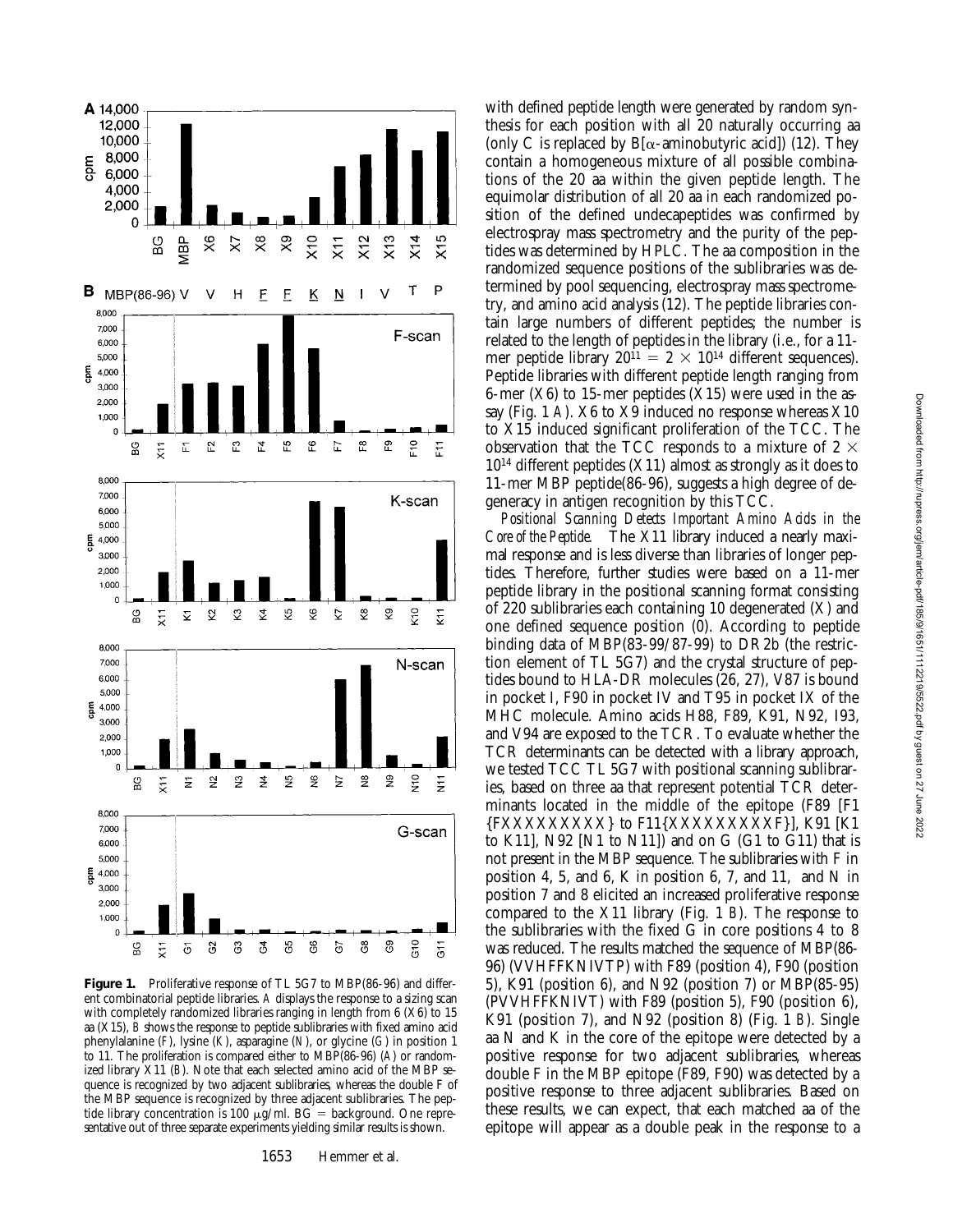

Downloaded from http://rupress.org/jem/article-pdf/185/9/1651/1112219/5522.pdf by guest on 27 June 2022 Downloaded from http://rupress.org/jem/article-pdf/185/9/1651/1112219/5522.pdf by guest on 27 June 2022

Figure 2. Proliferative responses of TL 5G7 to 220 undecapeptide sublibraries with defined amino acid (20 for each of the 11 positions). Sublibraries starting with the defined amino acids in position P2 elicit very different responses in the TCC. Positional scan sublibraries, that induce responses stronger than X11 are considered positive for the first position they appear (\* marked). If one amino acid induced an optimal response in three or more consecutive positions, it was considered positive in more than one position. Proliferation is shown by CPM induced by 100 (*black bars*) or 250 µg/ml (*gray bars*) of the libraries. Lane  $B$  represents  $\alpha$ -aminobutyric acid.

large panel of sublibraries, whereas two identical aa in adjacent positions of the peptide will show a triple peak in the response to the panel of sublibraries. This doubling effect can be attributed to different mechanisms. The minimal epitope for the TCC is less than 10 aa, and therefore, the sublibraries allow sliding by one amino acid in the binding groove, which influences the way they are recognized by the TCR. For example, if K is fixed in position 6 the amino acid side chains of positions 2, 5, and 10 could bind

to the MHC molecule, whereas if K is fixed in position 7, position 3, 6, and 11 would contact the MHC. The second possibility, would indicate a sliding of the TCR when interacting with the MHC peptide complex. However, given the recent crystal structure of the TCR–MHC peptide complex (28), this seems highly unlikely.

*Complete Dissection of the Epitope for TCC TL 5G7.* The proliferative response of the TCC to different concentrations of the 220-peptide sublibraries in the positional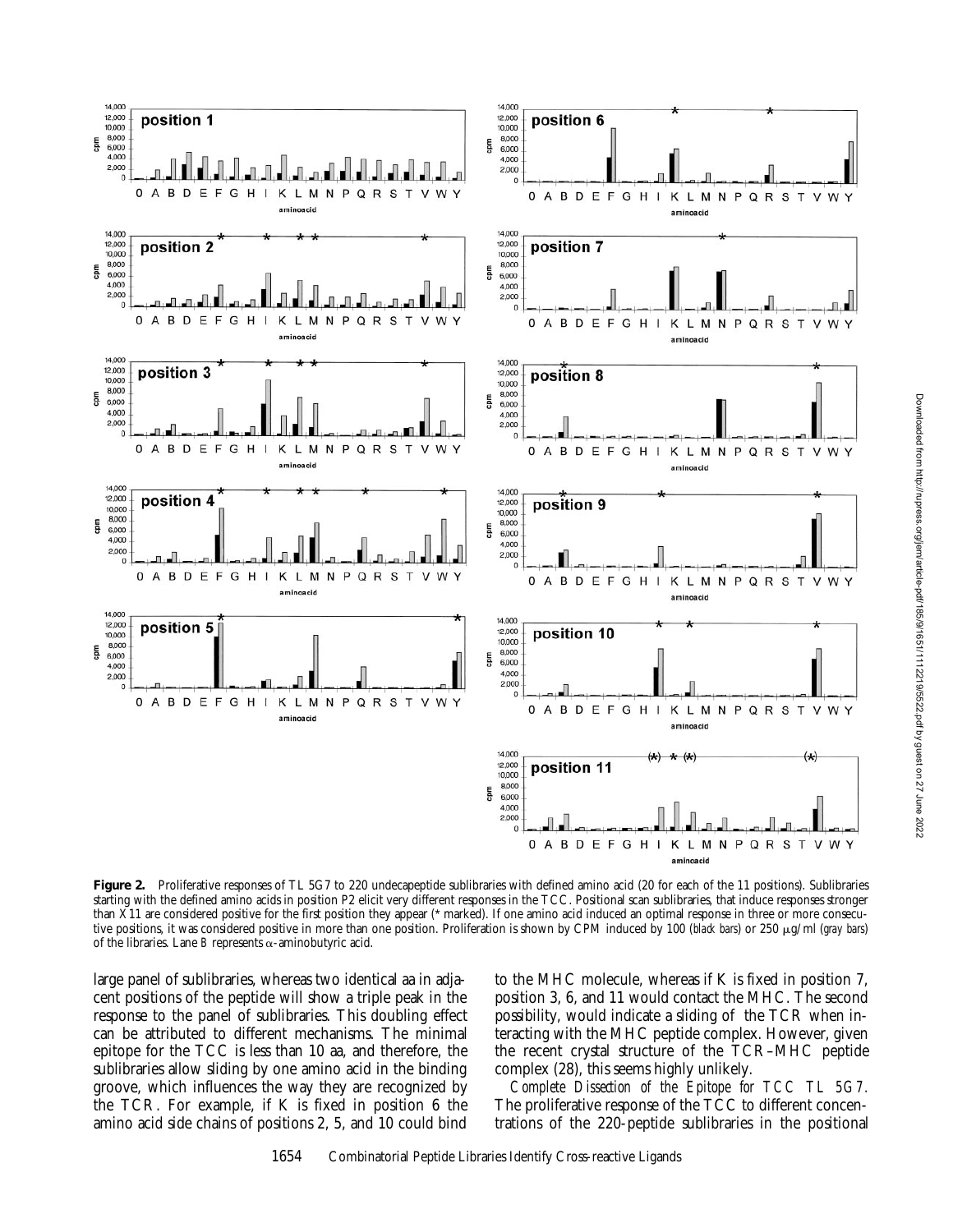scan format was tested. Each sublibrary carries one defined amino acid in one of the positions P1–P11, and the entire panel covers all 20 amino acids in the 11 different positions (only cysteine was replaced by the structurally related synthetic analogue B [ $\alpha$ -aminobutyric acid]). Differences in the proliferative response were found at 100 and 250  $\mu$ g/ ml (Fig. 2). The results were analyzed taking into account the rules established with the F-, K-, and N-scan sublibraries; (*a*) each matched aa of the MBP sequence resulted in a response with two adjacent sublibraries and (*b*) two adjacent tolerated aa resulted in a response in at least three adjacent sublibraries (Fig. 1 *B*). Therefore, when a sublibrary induced a stronger response than the X11 library (positive response), the fixed corresponding aa of the sublibraries was evaluated as being optimal for this position of a putative antigenic peptide (first peak). If the same aa was positive in two more adjacent sublibraries, the aa was also considered optimal for the following position of the antigenic peptide. If one specific aa gave a positive response in only two position, the second was considered an artefact due to the sliding effect.

No significant differences were observed in position (P1) (Fig. 2). Sublibraries with defined residues I, L, M, V, and F in position 2 induced an increased response in comparison to X11. The same aa were found for P3. In P4 aa F, M, Q, I, L, and W and in P5 F and Y were identified. In P6 aa K and R and in P7 aa N elicited increased responses. aa V and B in P8 and aa V, I, and B in P9 were positive. Finally, sublibraries with aa I, L, and V in P10 and aa K in P11 induced a positive response. Whether the positive response of aa I, L, and V in P11 is real or just the double peak from P10 can not be defined. Table 1 shows the results for each of the 11 positions. To summarize, aa in positions 2, 5, and 10 are thought to interact with the HLA-DR2b molecule. In accordance with binding studies, only hydrophobic aromatic and aliphatic aa were tolerated in position 2 (pocket I) and only the aromatic, uncharged aa F and Y in position 5 (pocket IV). For P10 (pocket IX) only aliphatic aa were found with the library. In predicted TCR contact positions only the aliphatic aa were detected in position 3 (P3) and Q and the hydrophobic aromatic and aliphatic aa in P4. In contrast, P6 tolerated only the positively charged aa K and R and P7 only the aa N. P8 and P9 tolerate only aliphatic aa and the aa B. As described above, no clear conclusions can be drawn for P1 and P11. Interestingly, only 6 aa of the MBP(86-99) sequence matched with optimal library predictions for P2-P10.

*Deduced Synthetic Peptides Selected From Peptide Sublibraries are Better Ligands than MBP(86-96).* Based on the results of the 220 peptide sublibraries individual (defined) 11-mer peptides with optimal aa in position P2 to P10 were deduced and synthesized (Table 1). In P1 a D residue and in P11 a K residue was introduced to increase solubility. Testing these peptides in proliferation assays, it became evident that TCC TL 5G7 responded to all peptides at much lower antigen concentration than MBP(86-96). The ligands induced maximal stimulation at a concentration as low as 1 ng/ml, whereas 100  $\mu$ g/ml were needed for MBP(86-96)



**Figure 3.** Responses to individual peptides based on the prediction of the peptide library for optimal aa combination (H1-H5, *A*) or peptides derived from self (S1-S4, *B*) or microbial proteins (F1-F3, *C*) in comparison to MBP(86-96). Ligands H1 though H5 as well as S2, F2, and F3 induce stronger responses in TCC TL 5G7 than MBP(86-96). Even ligands that share only 2 aa with the MBP sequence are well recognized by the TCC.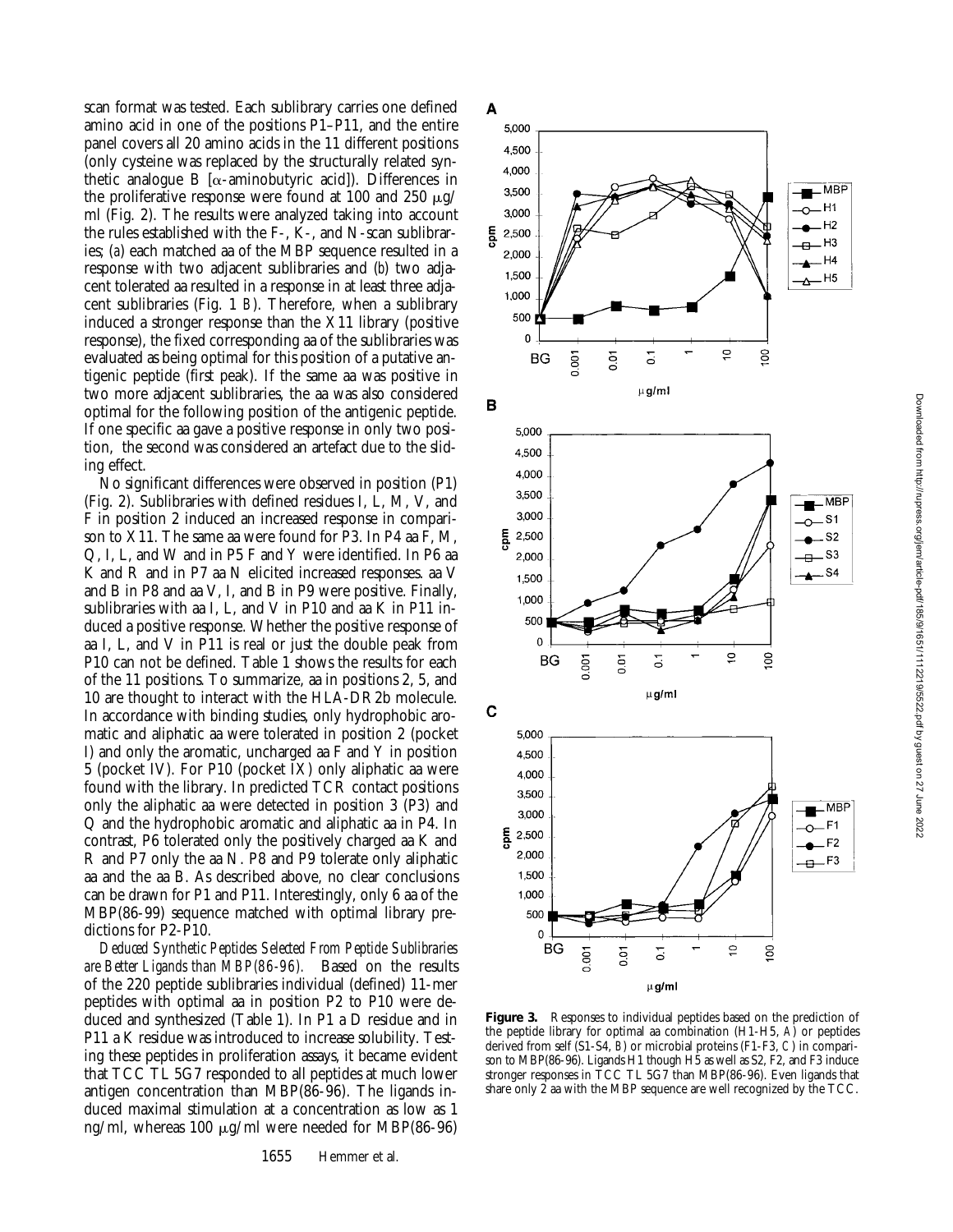| Position                                                                   |                                                                                                                      | P <sub>1</sub>        | P <sub>2</sub>                                                                                                                                      | P <sub>3</sub>                                                             | P <sub>4</sub>                                                                                                      | P <sub>5</sub>                                    | P <sub>6</sub>                                                                          | P7                                                                                      | P8                                                                                      | P <sub>9</sub>                                                                              | P <sub>10</sub>                                | P <sub>11</sub>                  |
|----------------------------------------------------------------------------|----------------------------------------------------------------------------------------------------------------------|-----------------------|-----------------------------------------------------------------------------------------------------------------------------------------------------|----------------------------------------------------------------------------|---------------------------------------------------------------------------------------------------------------------|---------------------------------------------------|-----------------------------------------------------------------------------------------|-----------------------------------------------------------------------------------------|-----------------------------------------------------------------------------------------|---------------------------------------------------------------------------------------------|------------------------------------------------|----------------------------------|
| <b>MBP</b>                                                                 | Library predictions<br>Myelin basic protein (86-96)                                                                  | N <sub>0</sub><br>V   | I, V, L, M, F<br>$\underline{\mathbf{V}}$                                                                                                           | H                                                                          | $\text{I,V,L,M,F}$ F,M,W,Q,L,I F,Y K,R<br>$\overline{\mathbf{F}}$                                                   | $\mathbf{F}$                                      | K                                                                                       | N<br>N                                                                                  | 1                                                                                       | V                                                                                           | T                                              | $V,B$ V,I,B I,V,L K (I,V,L)<br>P |
| H1<br>H <sub>2</sub><br>H <sub>3</sub><br>H <sub>4</sub><br>H <sub>5</sub> | Hypothetical peptide<br>Hypothetical peptide<br>Hypothetical peptide<br>Hypothetical peptide<br>Hypothetical peptide | D<br>D<br>D<br>D<br>D | $\overline{\mathsf{r}}$<br>$\underline{\mathbf{L}}$<br>$\underline{\mathbf{L}}$<br>$\underline{\mathbf{L}}$<br>$\underline{\underline{\mathbf{L}}}$ | $\frac{1}{1}$<br>$\underline{\mathbf{I}}$<br>Ī<br>$\underline{\mathbf{I}}$ | $\frac{\mathbf{F}}{\mathbf{F}}$<br>$\underline{\mathbf{M}}$<br>$\underline{\mathbf{M}}$<br>$\underline{\mathbf{M}}$ | $\underline{Y}$<br>$\frac{Y}{Y}$<br>$\frac{Y}{Y}$ | $\underline{\mathbf{R}}$<br>$\frac{\mathbf{K}}{\mathbf{R}}$<br>$\underline{\mathbf{R}}$ | $\underline{\mathbf{N}}$<br>$\frac{\mathbf{N}}{\mathbf{N}}$<br>$\underline{\mathbf{N}}$ | $\underline{\mathbf{v}}$<br>$\frac{\mathbf{V}}{\mathbf{V}}$<br>$\underline{\mathbf{V}}$ | $\underline{\mathbf{V}}$<br>$\frac{\mathbf{V}}{\mathbf{V}}$ $\frac{\mathbf{V}}{\mathbf{V}}$ | Ī<br>$\frac{I}{I}$<br>$\underline{\mathbf{I}}$ | K<br>K<br>$\rm K$<br>K<br>A      |
| S <sub>1</sub><br>S <sub>2</sub>                                           | Ras GTPase-activating-like protein<br>IQGAP1(1581-1591)<br>Protein-glutamine gamma-                                  | Q                     | $\underline{\mathbf{V}}$                                                                                                                            | $\mathbb N$                                                                | $\mathbf{Q}$                                                                                                        | $\mathbf{F}$                                      | K                                                                                       | N                                                                                       | $\mathbf{V}$                                                                            | $\bf{I}$                                                                                    | $\rm F$                                        | E                                |
| S <sub>3</sub>                                                             | glutamyltransferase(675-685)<br>NAD-dependent methylenetetrahy-                                                      | A                     | $\underline{\mathbf{V}}$                                                                                                                            | K                                                                          | G                                                                                                                   | $\mathbf{F}$                                      | $\bf R$                                                                                 | N                                                                                       | $\underline{\mathbf{V}}$                                                                | $\overline{1}$                                                                              | $\overline{1}$                                 | G                                |
| S <sub>4</sub>                                                             | drofolate dehydrogenase(311-321)<br>Tyrosine-protein kinase BTK<br>$(124-134)$                                       | V<br>W                | A<br>Ī                                                                                                                                              | M<br>H                                                                     | $\underline{\mathbf{L}}$<br>$\mathbf{Q}$                                                                            | M<br>L                                            | K<br>K                                                                                  | $\underline{\mathbf{N}}$<br>N                                                           | T<br>$\mathbf{V}$                                                                       | $\overline{1}$<br>$\overline{I}$                                                            | $\underline{\mathbf{I}}$<br>${\mathbf R}$      | Α<br>Y                           |
| F1                                                                         | Protein kinase CHK1 [schizosaccharo-<br>myces pombe](473-483)                                                        | W                     | $\mathsf{R}$                                                                                                                                        | $\mathbf K$                                                                | $\mathbf{F}$                                                                                                        | $\mathbf{F}$                                      | K                                                                                       | N                                                                                       | $\mathbf{V}$                                                                            | $\mathbf V$                                                                                 | S                                              | S                                |
| F <sub>2</sub><br>F <sub>3</sub>                                           | Hypothetical protein UL71[human<br>cytomegalovirus](166-176)<br>UDP-N-acetylenolpyruvoyl-                            | D                     | Ī                                                                                                                                                   | $\underline{\mathbf{L}}$                                                   | $\underline{\mathbf{I}}$                                                                                            | L                                                 | $\bf K$                                                                                 | L                                                                                       | $\underline{\mathbf{V}}$                                                                | $\mathbf V$                                                                                 | $\mathsf{G}$                                   | E                                |
|                                                                            | glucosamine reductase<br>[Salmonella typhimurium](227-237)                                                           | A                     | $\mathsf{G}$                                                                                                                                        | S                                                                          | $\mathbf{F}$                                                                                                        | $\mathbf{F}$                                      | K                                                                                       | N                                                                                       | P                                                                                       | $\underline{\mathbf{V}}$                                                                    | $\underline{\mathbf{V}}$                       | A                                |

**Table 1.** *Library Predictions and Deduced Peptide Sequences*

(Fig. 3 *A*). These data confirm the library predictions and identify MBP(86-96) as a suboptimal ligand for TCC TL 5G7.

*Library Predictions Identify Stimulatory Peptides Derived from Microbial and Self Peptides.* To identify peptides derived from natural proteins we searched the Swissprot database for peptide sequences using the library predictions for P2 to P10. The protein motif search for human entries in Swissprot identified several candidate self peptides. Interestingly, the MBP sequence was among them. Another search with sequences based on optimal aa combinations for P2 to P10 of the 11-mer peptide using BLITZ-search for the entire Swissprot database revealed several sequences of microbial antigens. Candidate peptides from both database searches, which matched at least 6 aa with the library prediction for P2-P10 were synthesized and tested in proliferation assays with TCC TL 5G7 (Table 1). Several peptides derived from human (Fig. 3 *B*) and microbial proteins (Fig. 3 *C*) were stimulatory for the TCC. In addition, self and foreign peptides (S2, F2, F3, Fig. 3) were identified that were more potent agonist for TCC TL 5G7 than MBP(86-96). To exclude any non– TCR-mediated activation of the TCC by these new ligands, four other MBP(86-96 or 83-99)- and two influenza hemaglutinin HA(306-318)-specific TCC were tested with the same concentration range and showed no response to any of the synthetic ligands listed in Table 1 (data not shown). In addition, we tested the weakly cytotoxic TCC TL 5G7 for its ability to lyse HLA-matched targets pulsed with these peptides. B cells expressing HLA-DRB1\* 1501 pulsed with MBP(86-96), H1 or F2 were lysed (Fig. 4 *A*), but not B cells expressing other HLA-DR molecules (Fig. 4 *B*). Again the peptides that were stronger agonists than MBP(86-96) in the proliferation assay induced stronger cytolysis. When we compared the sequences of the stimulatory ligands to the aa predicted by the library, we found a correlation between agonist activity and number of aa matched with library predictions. Peptides that matched 9 of 9 (H1-H5, not considering P1 and P11) induced proliferation at a concentration below 1 ng/ml, whereas peptides that matched 6 or 7 of 9 aa induced a proliferative response at  $0.1-10 \mu g/ml$ .

# **Discussion**

Combinatorial peptides libraries are useful tools to define peptide protein interactions, such as MHC binding motifs or antibody antigen interactions (8, 10–12). Recently, peptide libraries have been used to define the peptide repertoire of  $CD8^+$  TCC (13–16).  $CD8^+$  TCC recognize 9-mer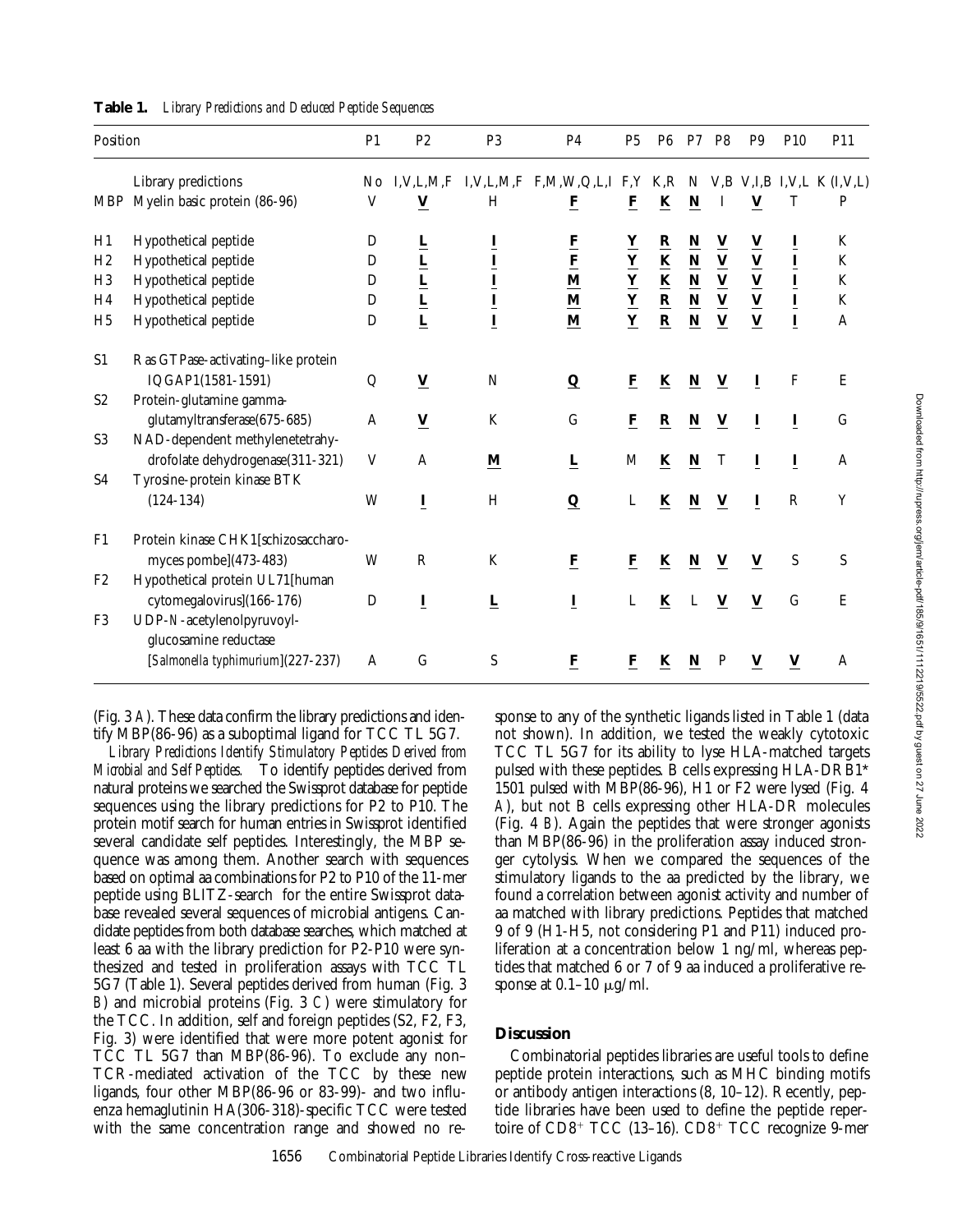

**Figure 4.** TCC TL 5G7 lyses HLA-DRB1\*1501–positive B cells (*A*) but not HLA mismatched target cells (shown for DRB1\*0404/1\*1302 positive target cells, (*B*) pulsed with either MBP(86-96), H1 or F2. Similar to the results of the proliferation assay F2 and H1 induced a stronger killing of target cells than MBP(86-96).

peptides and therefore can be studied by a 9-mer combinatorial library. In contrast, for  $CD4^+$  class II–restricted T cells the minimal epitope is usually 11 aa, and longer libraries (such as an X11) are required for studying antigen recognition of these cells. Allowing 20 different aa in a X position, extending the length by 2 aa results in an increase of complexity by a factor of 400. Despite this increase in complexity, we were able to apply an 11-mer peptide library to dissect the antigen recognition pattern of an MBP-specific human class II–restricted TCC and identified several tolerated aa for most positions of the epitope. The data obtained by 220 undecapeptide sublibraries were confirmed by the positive response to synthetic individual 11-mer peptides based on optimal amino acids for each position. Crossreactive ligands derived from human and microbial proteins, some of them even more potent than MBP(86-96), were easily identified by database searches.

These results allow several important conclusions. Functional peptide recognition by at least some class II–restricted T cells is extremely degenerate. The fact that a TCC responds to a randomized mixture of 11-mer peptides suggests, that many ligands are recognized by this TCR. The X11 library consists of 2.05  $\times$  10<sup>14</sup> (20<sup>11</sup>) different peptides resulting in assay concentrations of  $4.88 \times 10^{-19}$  g/ml for each single peptide (at 0.1 mg/ml total peptide concentration). Given the minimal concentration of one of the best hypothetical ligands, H1, to induce proliferation  $(1 \times 10^{-9} \text{ g/ml}, \text{ re-}$ spectively) (Fig. 3), we can hypothesize that a high number of different ligands are stimulatory for the TCC. Although only a few of these amino acid sequences will be generated from natural proteins and even fewer will be presented to T cells after processing, a very high number of ligands that can positively engage the TCR of TL 5G7 will still occur naturally. This observation is consistent with our previous observations using MBP-specific TCC (29). Based on single aa substituted peptides we established that many amino acid exchanges in the MBP peptides are tolerated and some even induce a stronger agonist response than the MBP peptide itself without increasing the MHC binding (superagonist modifications). In addition, we demonstrated that alterations of primary and secondary TCR contact positions, which usually abrogate T cell responses, can be restored by superagonist modifications at other positions. This suggested that the recognition of these TCC is degenerate and ligands exist that are much stronger agonists than the autoantigen itself.

Peptide libraries provide a tool to test the hypothesis of degeneracy in antigen recognition. For each position of the peptide antigen the optimal amino acid can be defined by the response to the sublibraries. The agonist activity of ligands correlates with the number of optimal amino acids for the positions of the antigenic peptide. The fact that TCR recognition can be predicted based on peptide libraries with only one amino acid fixed suggests that each amino acid independently contributes to TCR recognition. Accordingly, the strength of interaction given by the integration of the effect of each aa defines the agonist activity of a ligand. Even if some aa do not fit with the criteria of being optimal for a certain position, the ligand may still be stimulatory if enough suitable aa can counterbalance with positive effects in other positions. This observation does not fit models that argue that specific conformations of the peptide are the major determinant of recognition by the TCR.

A large number of ligands exists for each T cell that can positively engage the TCR. Among these ligands, a hierarchy exists with respect to agonist activity. The potency of the ligand determines at which antigen concentration the T cell becomes activated. Two different routes of activation for T cell with degenerate antigen recognition can be hypothesized; a single strong agonist ligand can reach the threshold for activation when applied at sufficient concentration (i.e., during microbial infection). Alternatively, a large number of different stimulatory ligands, i.e., the pool of self peptides or the X11 library can activate the T cell. These observations may be relevant to several immunological processes. Thymic selection and peripheral tolerance take place in an environment that is characterized by high numbers of different ligands rather than high concentrations of one ligand. Therefore, degeneracy of antigen recognition combined with the possibility that each ligand can interact with several different TCRs (30) might determine selection in the thymus by a pool of self peptides (31). T cells carrying TCR with a very low level of degeneration may not reach the threshold for activation to undergo positive selection (few ligands from the pool are recognized  $=$  low affinity interaction). In contrast, T cells with highly degenerate TCR recognition may undergo negative selection due to a strong activation imposed by the large amount of stimulatory ligands from the pool of self peptides (high-affinity interaction). Similar mechanisms may also regulate T cell responses in the periphery. The pool of self peptides that selected the T cells in the thymus will constantly impose a low level of activation on the T cells that escaped selection in the thymus. Once the immune system is exposed to a microbial organism, its antigens will replace locally part of the pool of self peptides. This will result in a stimulation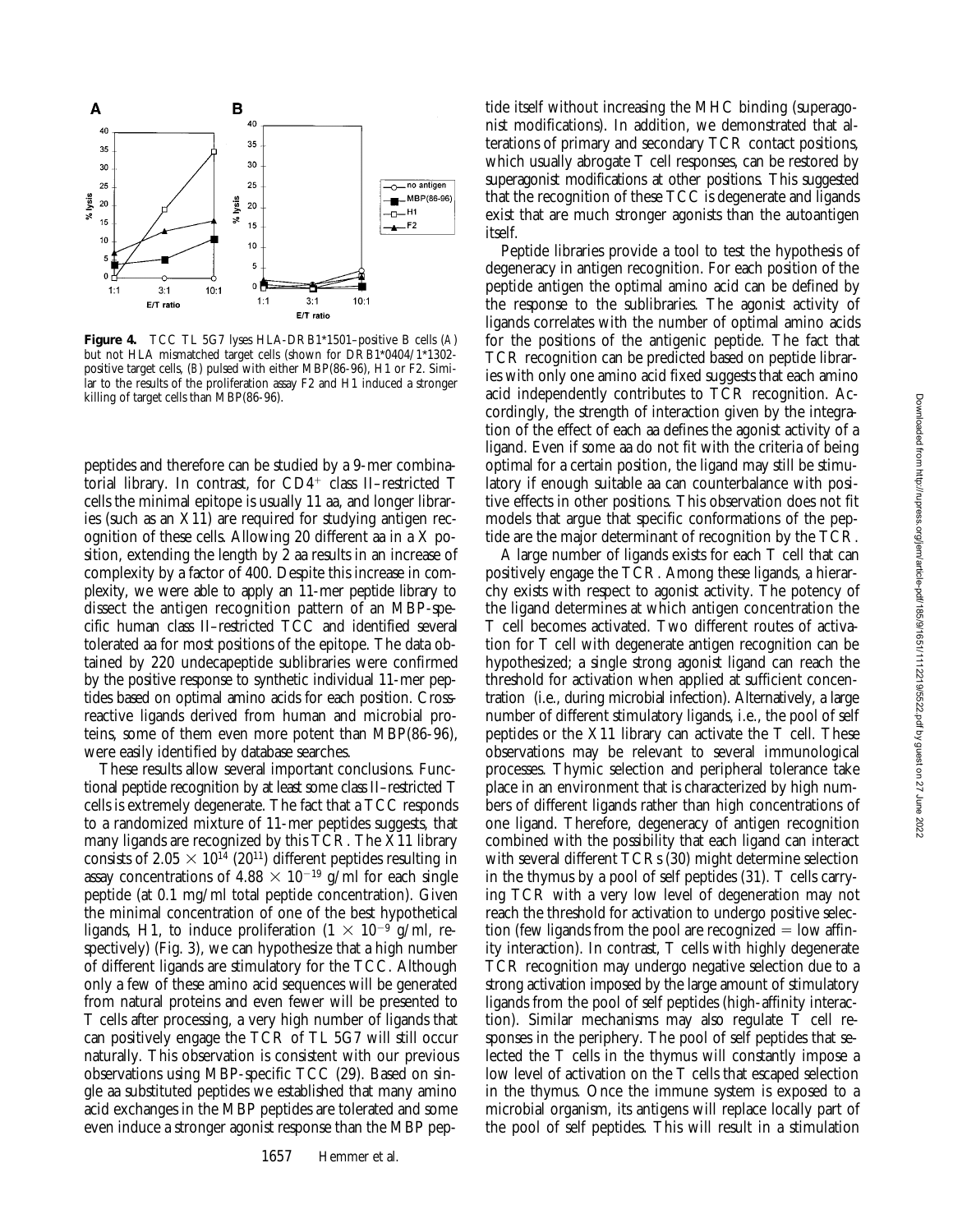and expansion of cells expressing a high-affinity receptor for these antigens. The responding T cells will clear the microbe from the body and the pool of self peptides will then replace the foreign antigens, turning the microbial-specific T cells back to a state of low activation. However, the T cells that encountered the foreign antigen, will develop into memory cells that become more efficient in recognition of antigenic ligands during recall responses due to their different repertoire of costimulatory ligands. If such a differentia-

tion to the memory stage occurs with T cells that crossreact with self peptides, these cells will be more prone to activation by subsequent stimuli, if, for example, the respective autoantigen is released during local tissue damage. The release of these and other self peptides from the damaged target organ may activate other T cells with different specificities and eventually lead to acute or chronic organ destruction.

We thank R. Germain, Laboratory of Immunology, NIAID, NIH and B. Biddison NIB/NINDS, NIH for discussion and critical comments.

B. Hemmer is a post-doctoral (He 2386/1-2) and R. Martin a Heisenberg Fellow of the Deutsche Forschungsgemeinschaft (Ma 965/4-1). G. Jung thanks the Deutsche Forschungsgemeinschaft for financial support.

Address correspondence to Roland Martin, Neuroimmunology Branch, NINDS, National Institutes of Health, Bldg. 10 Room 5B16, 10 Center DR, MSC 1400, Bethesda, MD 20892-1400.

*Received for publication 27 January 1997.*

## **References**

- 1. Janeway, C.A., and K. Bottomly. 1994. Signals and signs for lymphocyte responses. *Cell.* 76:275–285.
- 2. Anderson, D.C., W.C.A. Van Schooten, M.E. Barry, A.A.M. Janson, T.M. Buchanan, and R.R.P. De Vries. 1988. A Mycobacterium leprae-specific human T cell epitope crossreacts with an HLA-DR2 peptide. *Science (Wash. DC).* 242:259– 261.
- 3. Fujinami, R.S., and M.B.A. Oldstone. 1985. Amino acid homology between the encephalitogenic site of myelin basic protein and virus: mechanism for autoimmunity. *Science (Wash. DC).* 230:1043–1045.
- 4. Wraith, D.C., B. Brunn, and P.J. Fairchild. 1992. Cross-reactive antigen recognition by an encephalitogenic T cell receptor: implication for T cell biology and autoimmunity. *J. Immunol.* 149:3765–3770.
- 5. Evavold, B.D., J. Sloan-Lancaster, K.J. Wilson, J.B. Rothbard, and P.M. Allen. 1995. Specific T cell recognition of minimally homologous peptides: evidence for endogenous ligands. *Immunity.* 2:655–663.
- 6. Bhardwaj, V., V. Kumar, H.M. Geysen, and E.E. Sercarz. 1993. Degenerate recognition of a dissimilar antigenic peptide by mylein-basic protein-reactive T cells. *J. Immunol.* 151: 5000–5010.
- 7. Wucherpfennig, K.W., and J.L. Strominger. 1995. Molecular mimicry in T cell-mediated autoimmunity: viral peptides activate human T cell clones specific for myelin basic protein. *Cell.* 80:695–705.
- 8. de Koster, H.K., R. Amons, W.E. Benckhuijsen, M. Feijlbrief, G.A. Schellekens, and J.W. Drijfhout. 1995. The use of dedicated peptide libraries permits the discovery of high affinity binding peptides. *J. Immunol. Methods.* 187:179–188.
- 9. Songyang, Z., S.E. Shoelson, M. Chaudhuri, G. Gish, T. Pawson, W.G. Haser, F. King, T. Roberts, S. Ratnofsky, R.J. Lechleider et al. 1993. Sh2 domains recognize specific

phosphopeptide sequences. *Cell.* 72:767–778.

- 10. Kupke, T., C. Kempter, G. Jung, and F. Götz. 1995. Oxidative decarboxylation of peptides catalyzed by flavoprotein EpiD. *J. Biol. Chem.* 270:11282–11289.
- 11. Udaka, K., K.-H. Wiesmüller, S. Kienle, G. Jung, and P. Walden. 1995. Tolerance to amino acid variations in peptides binding to the major histocompatibility complex class I protein H-2Kb. *J. Biol. Chem.* 270:24130–24134.
- 12. Fleckenstein, B., H. Kalbacher, C.P. Muller, D. Stoll, T. Halder, G. Jung, and K.-H. Wiesmüller. 1996. New ligands binding to HLA class II molecule DRB1\*0101 designed from the activity pattern of an unadecapeptide library. *Brit. J. Pharmacol.* 240:71–77.
- 13. Blake, J., J.V. Johnston, K.E. Hellström, H. Marquardt, and L. Chen. 1996. Use of combinatorial libraries to construct functional mimics of tumor epitopes recognized by MHC class I–restricted cytolytic T lymphocytes. *J. Exp. Med.* 184: 121–130.
- 14. Gundlach, B.R., K.-H. Wiesmüller, T. Junt, S. Kienle, G. Jung, and P. Walden. 1996. Specificity and Degeneracy of minor Histocompatibility antigen-specific MHC-restricted CTL. *J. Immunol.* 156:3645–3651.
- 15. Udaka, K., K.-H. Wiesmüller, S. Kienle, G. Jung, and P. Walden. 1996. Self-MHC-restriceted peptides recognized by alloreactive T lymphocyte clone. *J. Immunol.* 157:670–678.
- 16. Udaka, K., K.-H. Wiesmüller, S. Kienle, G. Jung, and P. Walden. 1995. Decrypting the structure of major histocompatibility complex class I-restricted cytotoxic T lymphocyte epitopes with complex peptide libraries. *J. Exp. Med.* 181: 2097–2108.
- 17. Pinilla, C., J.R. Appel, P. Blanc, and R.A. Houghton. 1992. Rapid identification of high affinity peptide ligands using positional scanning synthetic peptide combinatorial libraries. *Biotechniques.* 13:901–905.